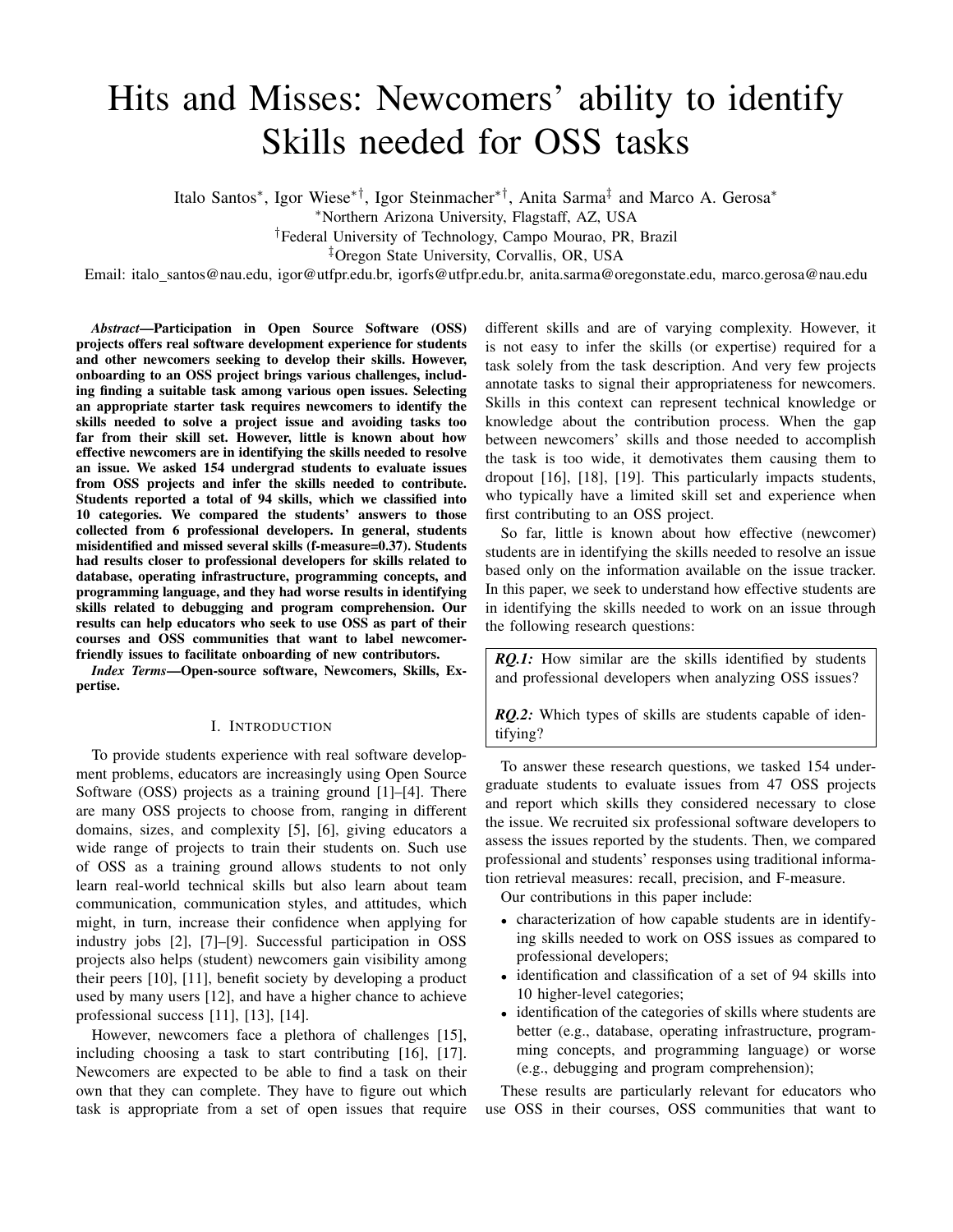label the issues to facilitate new contributors' onboarding, and researchers who aim to propose technical approaches to help identify skills in issues.

# II. RELATED WORK

OSS in education: Bringing OSS projects into the context of a classroom has been studied from diverse perspectives [6], [8], [20]. Smith et al. [20] reported the search for suitable OSS projects to teach an introductory SE course with a focus on maintenance and evolution. Morgan and Jensen [8] detailed the experience of teaching a SE course based on OSS projects. Their work compares and contrasts two different models and discusses the outcomes, lessons learned, and guidance to those developing their courses on this topic. Pinto et al. investigate the benefits, challenges, and opportunities from the professor's [3] and student's [2] perspectives. With our work, we want to understand the difficulty newcomers have in identifying skills from OSS task descriptions in the issue tracker, which is a critical part of the contribution process.

Onboarding newcomers: A newcomer is a developer trying to place their first code contributions into the project [21]. Newcomers often face hostile and unfamiliar landscapes when onboarding to an OSS project. According to Fogel [22], if a project does not make a good first impression, newcomers may wait a long time before giving it a second chance. This is especially pertinent for most students in software engineering classes as they are still novices and are developing their skills. Newcomers need proper orientation to navigate the project and correctly make a contributions [23]. Motivating, engaging, and retaining new developers in a project is essential to sustain a healthy OSS community [24]. Dagenais et al. [25] compare newcomers to explorers in a hostile environment where they need to self-guide through the tasks and obstacles in OSS.

Several empirical studies have focused on how newcomers join community-based OSS projects [17], [19], [21], [26], [27]. Other works have focused on understanding the barriers that influence newcomers' onboarding experiences [16], [28]. Developers indicated that the lack of awareness and guidance during their first steps (setup and choosing the right starter task) discouraged further contributions in OSS projects [29]. Researchers [16], [18], [30] have reported problems associated with the "difficulty to find a task to start with." Being able to identifying the right skills required to work on an issue can help newcomers find the right task and be successful in their first contribution. Our work investigates this topic deeper, identifying to what extent students can identify skills as compared to professional developers.

Skill identification: In our context, a skill is the knowledge needed for a newcomer to solve a task in an OSS project. Identifying skills is important ti choose a task [16], [19]. Some studies propose solutions to support task selection, including automated recommendation systems [31], [32]. Anvik and Murphy [31] use machine learning in the project history to recommend the expert for a given artifact. Macdonald and Ounis [32] apply data fusion techniques using a voting heuristic-based approach to analyze the change history of

artifacts related to a task. Balasubramanyan et al. [33] propose a search tool called DebugAdvisor, which allows users to search through software repositories to recommend developers based on expertise on the source code related to the task. Costa et al. [34] identify the expert most suited to merge changes based on past work. However, these systems only suggest tasks to developers who have previous interactions in the project, and thus cannot support newcomers. Newcomers would need additional help to choose an appropriate set of tasks. Research thus far has not focused on models that articulate the skills necessary to contribute to an OSS project or on how to model skill acquisition trajectories.

Other studies focused on tools to support newcomers' onboarding. Cubranić et al. [35], for example, developed a tool called Hipikat used to assist newcomers by building a group memory and recommending source code, mail messages, and bug reports. Park and Jensen [17] showed that visualization tools could support the first steps of newcomers to OSS projects, helping them to find information more quickly. Wang and Sarma [19] created an approach to enable newcomers explore the socio-technical dependencies and the resources needed to fix a bug by providing information about similar past bugs. Steinmacher et al. [23] proposed and evaluated FLOSScoach, a web portal created to support the first contributions of newcomers to OSS projects. Results indicate that FLOSScoach played an important role in guiding newcomers and in lowering barriers related to the orientation and contribution process, whereas it was not effective in lowering technical barriers.

To complement the existing literature, in our work, we investigate how accurate are newcomer students in identifying skills from open source issues (as compared to professional developers) and indicate the skills categories that newcomers have more difficulty in identifying.

## III. RESEARCH METHOD

We answer the research questions in this paper (see Section I) through the following set of five activities, as illustrated in Figure 1. In this study, we focus on undergraduate students, as educators have been using OSS to train students and these students are potential OSS project contributors [23]. In fact, multiple programs (e.g., Google Summer of Code [36], Facebook Open Academy) focus on attracting students to open source.

*Activity 1 - Identification of skills by students.* We recruited 154 undergraduate students who were junior or senior and had sufficient knowledge to fix bugs in software projects. They were enrolled in four different editions of software engineering courses from two different universities between 2016 and 2019. We asked the students to choose any OSS project from OpenHub<sup>1</sup> and *select one issue*. In total, the 154 students chose a variety of 47 OSS projects. After they selected the project and an issue, we asked them an open question: "Based only on the description of the issue and your knowledge about the

<sup>1</sup>https://www.openhub.net/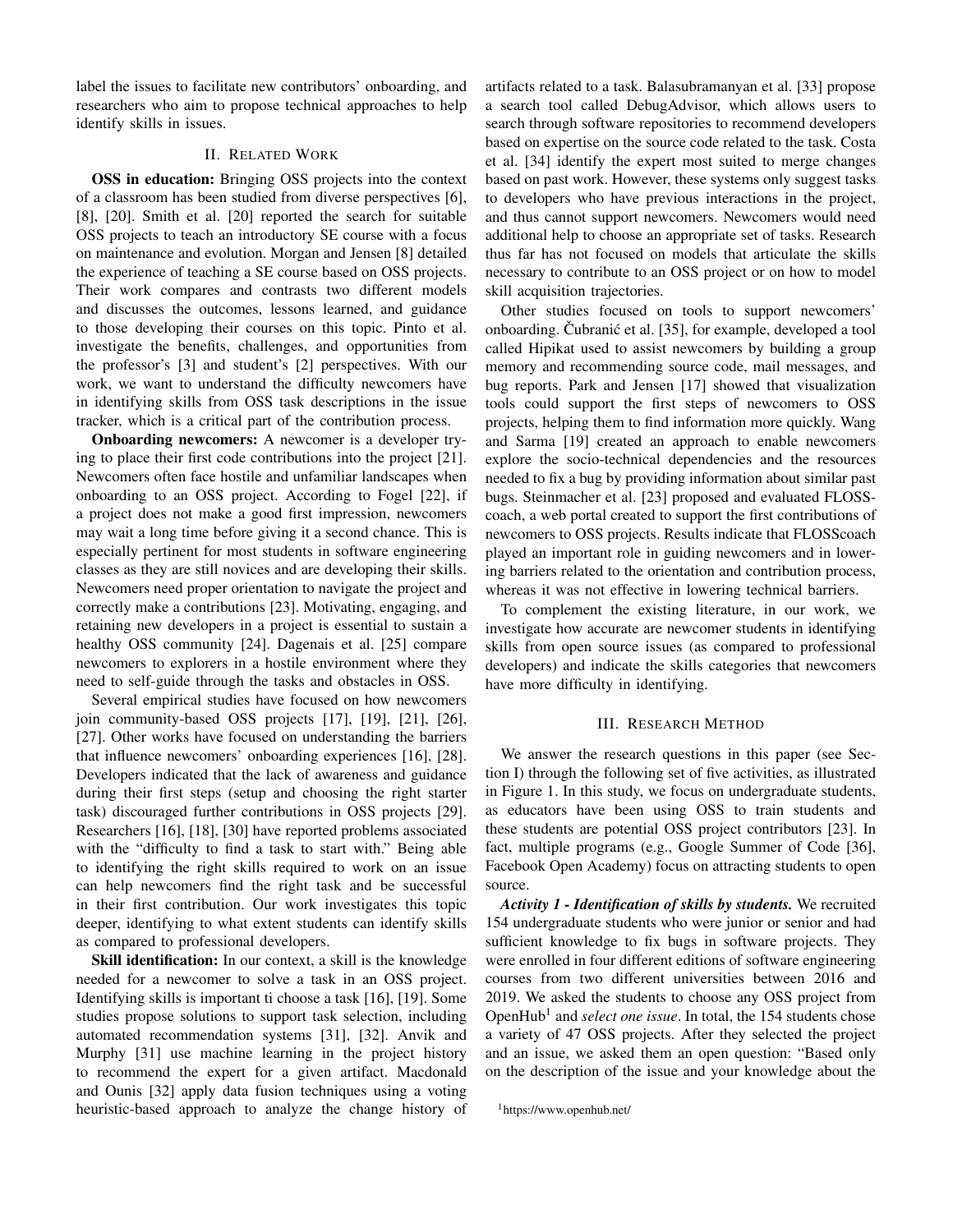

Figure 1. Research method overview.

project, what skills do you believe are necessary to solve the issue?"

*Activity 2 - Qualitative analysis of skills:* Based on the answers from Activity 1, we performed a qualitative analysis of the skills reported by the students. Before our analysis, we cleaned the data to remove invalid responses. We removed seven responses from the dataset because they either: (i) did not provide clear information about the skills required to solve the issue (4 responses), e.g. "*This bug is very complex and a large team is required to fix it.*"; or (ii) they were empty (3 responses). In the end, we received 147 valid responses that correspond to 131 different OSS issues. The issues and the responses are available in the supplementary material<sup>2</sup>.

The analysis process started by selecting a random sample of issues in the dataset, and two of the authors independently coded the students' responses and grouped them into higherlevel categories, following the open coding procedure [37]. The researchers evaluated a small set of responses, then compared and discussed the labels, to establish a common understanding. After three rounds of labeling and discussion the researchers independently categorized the 147 responses and got an agreement of 92.3%. The disagreements were individually discussed until finding consensus.

Then, we grouped the skills identified in the higher level categories. For example, we grouped skills such as, C, C++, Java, Python as "programming language". In total, we identified 94 different skills and categorized them into the following 10 categories: database, debugging, external libraries, operating infrastructure, program comprehension, programming concepts, programming language, project architecture, projectspecific concepts, and testing.

*Activity 3 - Identification of skills by professionals:* In this step, we provided to professionals the same issues analyzed by the students and asked them to identify the skills required to solve the issues. We asked the professionals to evaluate only

<sup>2</sup>https://zenodo.org/record/5574248#.YXC ytnMJb8

the projects/issues in which they had confidence or had worked in the past. Afterwards, we asked professionals to assess the students' responses and fill out a form to provide feedback about the analysis performed.

We recruited 6 professionals, from well-established and widely-used OSS projects, who had at least two years of experience. To recruit the professionals, we first searched for contributors who worked on the projects related to the issues chosen by the students. After a professional completed the study task, we asked them to recommend another qualified OSS contributor for us to contact. All of the professionals received a gift card as a token of appreciation for their participation.

The participants represent diverse OSS projects and have distinct backgrounds. As shown in Table I, the professionals who participated in our study had on average more than ten years of experience with software development and expertise with languages such as Java, JavaScript, Python, R, Lua, C, SQL, Delphi, Cobol, Pascal, among others. All the professionals had experience contributing to OSS projects (e.g., JabRef, Linux Kernel, Smatch, Dolphin emulator, Burger, Audacity). We also asked them their area of expertise. Responses show a diverse range of knowledge within the software development spectrum (e.g., programming, management, software testing, software architecture/design, software optimization, static analysis, debugging, reverse-engineering, and databases).

*Activity 4 - Skill matching:* To evaluate the skills identified by students, we compared them with the professionals' responses. To this end, we used traditional information retrieval measures: recall, precision, and F-measure [38]. To calculate these metrics we considered the data from the professionals as our ground truth.

Recall and precision enable us to evaluate the matches between the skills identified by students and our ground truth (i.e., professionals' responses). If the precision is low, the skills reported by students present many false positives. If the recall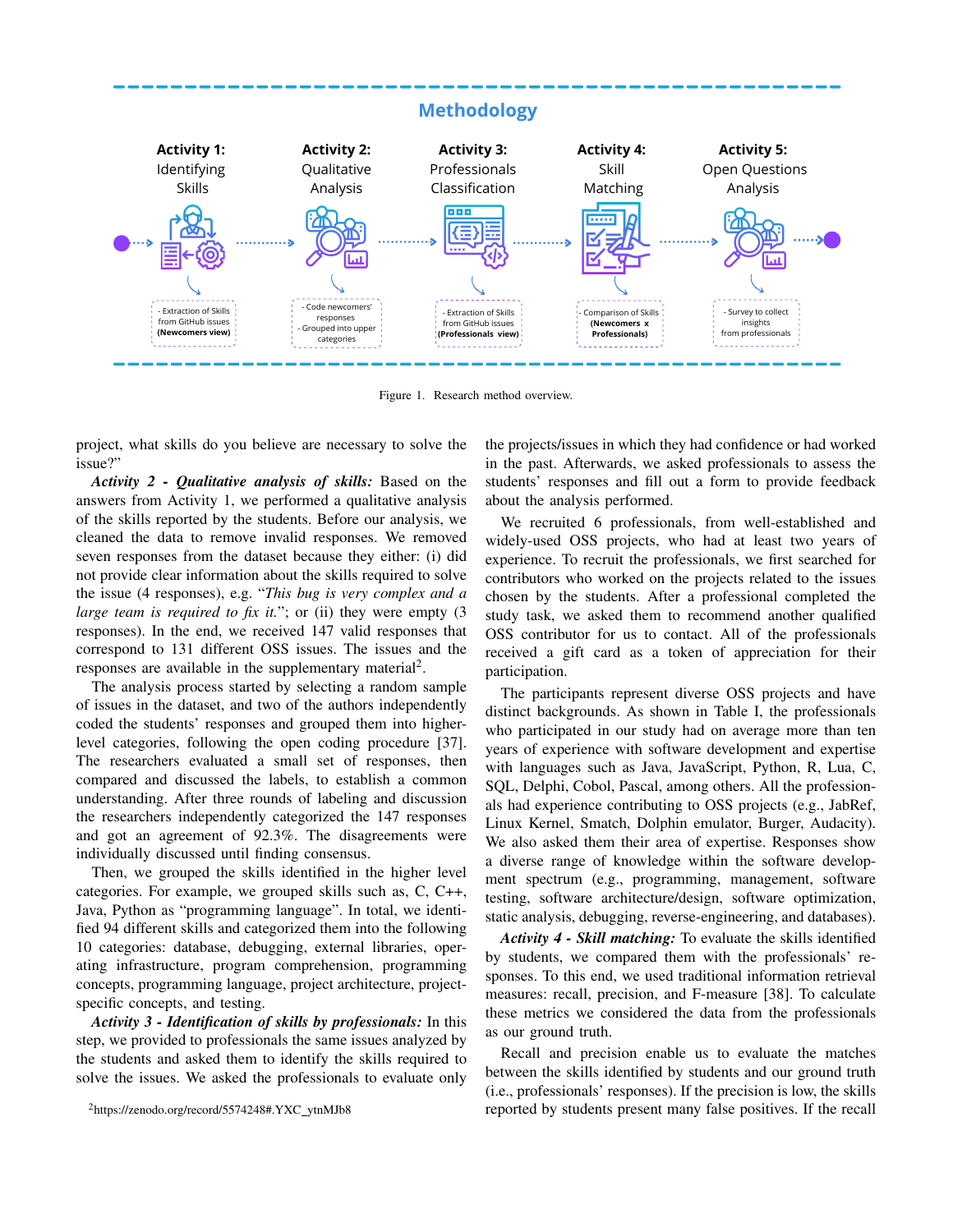| m              | Gender |           | <b>Educational Level</b> | <b>Years of Experience</b> |          | <b>OSS Project</b> |                                   | <b>Professionals Expertise</b>    |  |
|----------------|--------|-----------|--------------------------|----------------------------|----------|--------------------|-----------------------------------|-----------------------------------|--|
|                |        | Age       |                          | <b>OSS</b>                 | Industry | Role               | Name                              |                                   |  |
| P <sub>1</sub> | М      | $41 - 50$ | Bachelor                 | 19                         | 19       | Developer          | Linux Kernel, Smatch              | Linux kernel, static analysis     |  |
| P <sub>2</sub> | M      | $20 - 25$ | <b>Bachelor</b>          |                            |          | Developer          | JavaScript                        | Software architecture/design,     |  |
|                |        |           |                          |                            |          |                    |                                   | Software optimization, Testing    |  |
| P <sub>3</sub> | М      | Above 50  | MSc degree               |                            | 30       | Contributor        | JabRef, NAU-OSL                   | Programming, Databases            |  |
| P <sub>4</sub> | M      | $20 - 25$ | <b>Bachelor</b>          |                            |          | Contributor        | Dolphin emulator,                 | Programming, Debugging,           |  |
|                |        |           |                          |                            |          |                    | Burger (reverse-engineering tool) | Reverse-engineering               |  |
| P <sub>5</sub> | M      | $31-40$   | <b>Bachelor</b>          |                            |          | Tech Lead          | Audacity                          | Programming, Technical management |  |
| P6             | M      | $26 - 30$ | Bachelor                 |                            |          | Developer          | JabRef. NAU-OSL                   | Programming, Leading, Testing     |  |

Table I PROFESSIONALS DEMOGRAPHICS

is low, there are too many false negatives. The F-measure is the harmonic mean of precision and recall. We calculate the F-measure using the following formula:

$$
F-measure = 2 * \frac{Precision * Recall}{Precision + Recall}
$$

*Activity 5 - Open questions analysis:* To collect insights about how professionals identified the skills, we asked them the following questions:

- 1) How did you choose tasks that fit your expertise?
- 2) What advice do you recommend for newcomers when they have to identify skills from GitHub issues? What information should they look at?
- 3) How did you identify the skills from GitHub issues?
- 4) Which issues from the categories defined in our research do you think are more difficult to identify?

The data gathered in the survey was quantitatively and qualitatively analyzed. Each survey response was analyzed by one author and reviewed by the other authors. We grouped the professionals' responses into main topics, applying open coding to classify and gain insights about how professionals identified skills from issue descriptions.

# IV. RESULTS

In this section we present the results of our study, answering the RQs and presenting the analysis of the feedback from the professional developers.

# *A. RQ.1. How similar are the skills identified by students and professional developers when analyzing OSS issues?*

Our data shows that students identify skills with a precision of 36% and recall of 38%. We can observe from these results that the students' provide a non-negligible number of false negatives and positives. These results show that students have a hard time identifying the skills in OSS issues.

Additionally, we calculated the *Hamming loss*<sup>3</sup> metric to measure the fraction of the wrong skills identified as compared to the total number of identified skills. Hamming loss metric has been originally used to evaluate text classification algorithms. It calculates the average number of times a label in the test set is incorrectly classified, including cases where an event (here skill) is missing its correct label (e.g., debugging) or if

<sup>3</sup>https://scikit-learn.org/stable/modules/generated/sklearn.metrics. hamming loss.html



Figure 2. Distribution of skills categories.

an instance has been incorrectly associated with a "wrong" label (e.g., database) [39]. The smaller the value of Hamming loss, the greater the similarity between the two label sets and the better the classification performance. The hamming loss metric results show that students incorrectly identified 21% of the skills.

We then calculated the exact match ratio, which is a strict measure of the classification performance—counting the number of issues that have exact label matches (with no false positives or false negatives). A drawback of this measure is that is does not consider issues with partially correct labels, which in our case would result if students identified only one skill opposed to two skills identified by professionals. In our case, the exact match rate was 10% (15 issues out of 148). We compare the distribution of the number of skills identified by students and professionals per issue. We present the distribution using the violin plot in Figure 2.

Our results also show that in 73 issues (49% of our data set), students had not been able to identify any correct skills. These results highlight the severe challenge that students face when trying to identify the skills needed to solve an issue. We also have a higher number of false positives (162 occurrences on 22 issues) that occurred when students report incorrect skills. This means that students may misjudge their ability to solve an issue if they incorrectly identify the skill needed, and become frustrated or disillusioned when trying to solve the issue when they do not possess the skills needed for the task. Students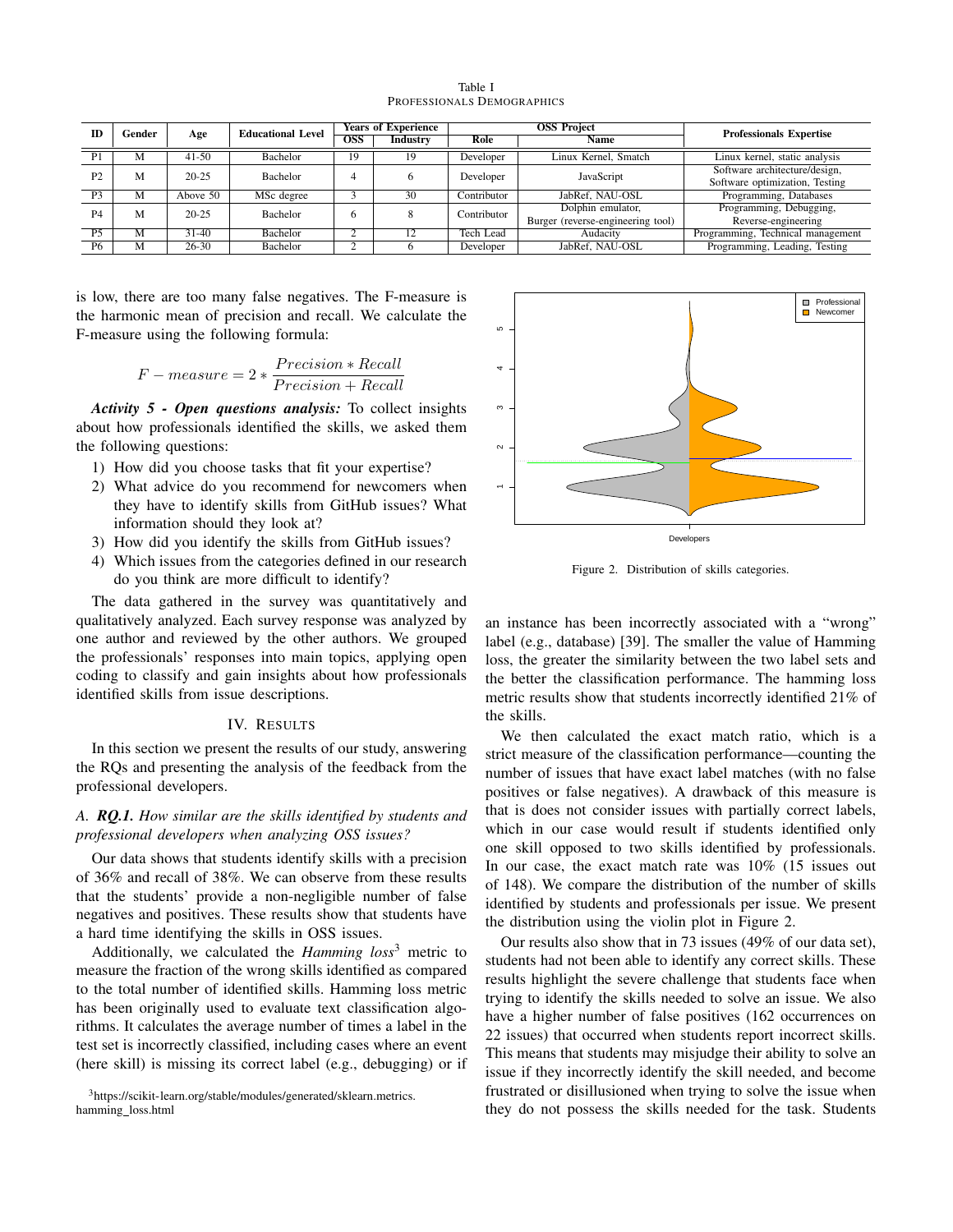also had false negatives (148 occurrences on 17 issues), that is, cases where students did not identify skills reported by the professional.

*RQ.1 Summary.* Students' overall performance compared to professionals' is subpar. They achieved low results precision (36%), recall (38%), and hamming loss (21%) in correctly identifying the skills needed to complete an issue in OSS projects.

*B. RQ.2 - Which types of skills are students capable of identifying?*

Students identified 94 different types of skills further classified into 10 categories (see Table II).

The skill categories that were most frequently reported by students were *operating infrastructure* (25 instances) and *programming concepts* (22 instances). Other skills mentioned by students comprise the knowledge required about *programming languages* (10 instances) to start contributing to an OSS project and *program comprehension* (5 instances) to help in the understanding of the code, how it behaves, and how the student can assist in the project evolution. The need to understand the project was also pointed out by students when they identified skills related to *project architecture* (8 instances) and *projectspecific concepts* (5 instances). Other skills categories related to *testing* (3 instances) and *debugging* (2 instances) were reported as relevant skills in solving specific types of issues. Finally, skills regarding how to use *databases* (3 instances) to manage OSS project data and how to leverage *external libraries* (9 instances) to improve software performance were also mentioned.

We also calculated the frequency with which issues were tagged with skill categories (Figure 3). As per the students, there were 56 times when issues were tagged with "programming language" skills and 55 times with "operating infrastructure" skills. While compared with professionals' view, the most frequent skill categories are *programming concepts* (77 times), *programming languages* (60 times), and *operating infrastructure* (55 times). Therefore, we posit that students who want to contribute to OSS projects should know the programming concepts and programming language in which the project was built, and learn some aspects that involve the environment in which the software was developed.

Table III presents the results from precision and recall grouped by skill category. For instance, professionals identified 26 issues in the database category, whereas students identified 8 issues, out of which only 6 were correct, as shown in the *correct* column. Five categories show zero responses (e.g., external libraries, program comprehension, project architecture, project specific concepts, and testing); this happened because even if the student identified an issue from one of those categories, their response was incorrect when compared with the same response from the professional. For example, in the project architecture category, professionals indicated that only 1 issue in our data set is related to this category compared with

students' responses that show 27 issues from that category. None of the issues indicated by students in this category are correct when compared to professionals' classification.

In general, our results indicate that students do not perform well in identifying skills from issues in OSS projects. The results precision of the classification varied between 0.12 to 0.75 and recall between 0.50 to 0.58. The categories where students had better success were: *database, operating infrastructure, programming concepts, and programming language*. However, our manual evaluation of the issues in these categories revealed that these issues had explicit mentions to concepts related to databases (e.g., MySQL, tables, columns), the software environment necessary to develop the software (e.g., operating systems, git), or explicitly mentioned specific programming concepts (e.g., object orientation, data structures) or the specific programming language used to build the software (e.g., Java, PHP, Python).

Our results show that students have difficulty in identifying issues in the categories of *debugging* and *program comprehension*. These categories highlight software analysis concepts to detect and remove possible bugs and skills related to software behavior (e.g., code comprehension, static analysis).

We did not have sufficient data on issues related to the following five categories: external libraries, program comprehension, project architecture, project-specific concepts, and testing). However, our data shows that students often incorrectly identify skills from these categories. For example, in an issue from  $MySQL^4$  project, the student identified the skill required as "testing", but the professional identified the skills of database and programming concepts (and did not mention testing).

*RQ.2 Summary.* Our results suggest that students do not perform well in identifying skills from issues in OSS projects. Their responses frequently diverge from professionals. Students were better able to identify skills about: *database, operating infrastructure, programming concepts, and programming language*, and worse about *debugging* and *program comprehension*.

## *C. Professionals feedback*

After we asked the professionals to identify skills in the same issues that the students analyzed, we also asked them to complete a survey to get their feedback about their experience in selecting tasks to work on. We discuss their responses next.

*Task Selection*. Professionals answered the survey question: *How do you choose tasks that fit your expertise?* Table IV presents their responses. Professionals reported that they select issues that are related to the programming language they are conformable with. As mentioned by P2, "*I selected projects that utilize the languages I know best.*"

However, professionals also tend to select issues that represent an exciting challenge to improve and hone their skills.

<sup>4</sup>https://bugs.mysql.com/bug.php?id=24762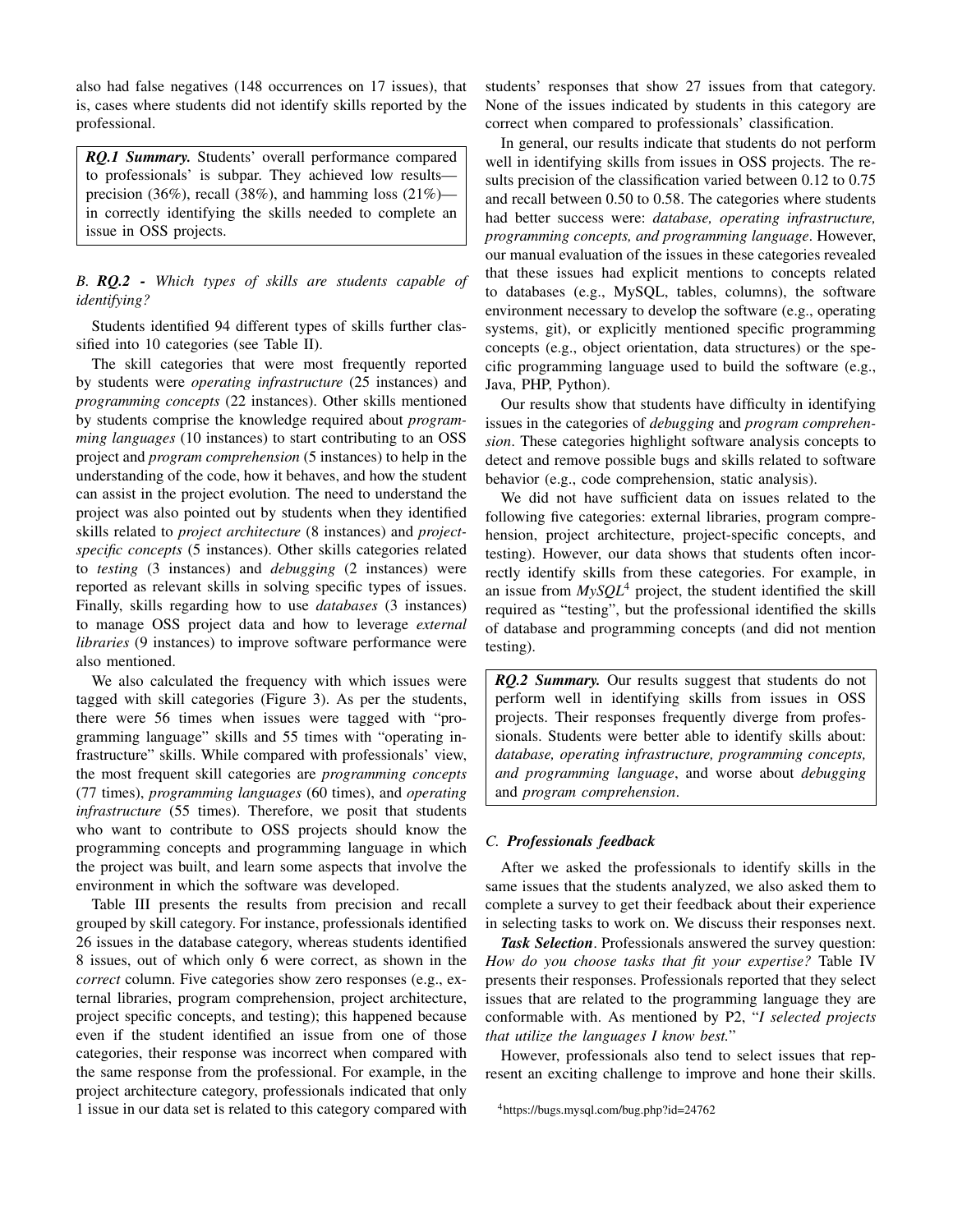| Table II                           |  |  |  |  |
|------------------------------------|--|--|--|--|
| <b>SKILLS MODELLING CATEGORIES</b> |  |  |  |  |

| <b>Skills</b><br><b>Total</b> | <b>Categories</b>            | <b>Definition</b>                                                                                                                              | <b>Examples</b>                                                                                                                                                                                                                                                                                                                                                                                                      |
|-------------------------------|------------------------------|------------------------------------------------------------------------------------------------------------------------------------------------|----------------------------------------------------------------------------------------------------------------------------------------------------------------------------------------------------------------------------------------------------------------------------------------------------------------------------------------------------------------------------------------------------------------------|
| 3                             | Database                     | A collection of data stored and accessed<br>electronically from a computer system.                                                             | MySQL, RQG tests, SQL                                                                                                                                                                                                                                                                                                                                                                                                |
| $\overline{c}$                | Debugging                    | Process of finding and resolving<br>defects or problems within a computer program.                                                             | Code tracing, Reproduce the bug                                                                                                                                                                                                                                                                                                                                                                                      |
| 9                             | External<br>Libraries        | Related to the libraries used by the software<br>or in the development process.                                                                | DX10, DX11, ggit-1.0 library, glib-2.0 library, Gravatar, GTK.ScrolledWindow,<br>GTK+, GTKBuilder, Libmetis libraries, Redshift GTK                                                                                                                                                                                                                                                                                  |
| 25                            | Operating<br>infrastructure  | Related to aspects that involve hardware and<br>software environment in which the software<br>will run as well as installation and deployment. | Apache server, Compilers, Deployment, Git, GNOME, Hardware components, HTTP<br>protocols, Input/Output, Installation, Internet of things, Linux, Linux Kernals<br>security's common capability, Mac OS X, Memory (comsuption, handling, mapping<br>input/output), Network, NPROC, Operating systems design, Preloaded Public Key<br>Pinning, Runtime monitoring, Security, Software backup files, Ubuntu, wxGTK 3.0x |
| 5                             | Program<br>comprehension     | It is the activity of understanding software<br>code and its behavior.                                                                         | Code comprehension, Code parsing, Ohloh analysis, Software analysis, Static analysis                                                                                                                                                                                                                                                                                                                                 |
| 22                            | Programming<br>concepts      | Knowledge related to specific areas of the<br>programming discipline.                                                                          | Button, Concurrency, Error handling, Files handling, Graphics design, Graphics<br>programming, Image processing, Menu, Modal dialog, Object Orientation, Parser,<br>Privacy, Reactive, Shortcuts, String handling, Threads, Tooltip, UI coding, Unicode,<br>Usability, Video programming, Web programming                                                                                                            |
| 10                            | Programming<br>language      | A formal language comprising a set of instructions<br>that produce various kinds of output.                                                    | C, C++, HTML & CSS, Java, Javascript, PHP, Python, Vala, XML                                                                                                                                                                                                                                                                                                                                                         |
| 8                             | Project<br>architecture      | Describe the aspects of how the project is<br>built and implemented.                                                                           | Adopted Design patterns, Architecture, Browser interaction with plugins, Project<br>component: input data, Configuration files, External packages, Level of customer<br>service, Project structure                                                                                                                                                                                                                   |
| 5                             | Project specific<br>concepts | Information related to the domain, the documentation<br>and other artifacts used in the software.                                              | GIMP project, GUI Facebook, Project UI, Pygame project, VLC documentation                                                                                                                                                                                                                                                                                                                                            |
| 3                             | Testing                      | Related to techniques and methods to test the software.                                                                                        | Diagnostics tests, Testing environment, Unit testing                                                                                                                                                                                                                                                                                                                                                                 |



Figure 3. Frequency of skills categories (students and professionals).

P4 mentioned that "*I look at a feed of new issues, and if I see something interesting, then I look into it further.*"

Recommendations to newcomers. We use the responses to questions: *What advice do you recommend for newcomers, when they have to identify skills from GitHub issues?* and *What information should they look at?* helped collect professionals' recommendations for newcomers (see Table V). Most professionals recommend reading the issues carefully, paying particular attention to the issue title, description, and possible labels to gather any new information about the issue (mentioned by P3, P4, P5, P6). P3 said: "*read and comprehend title and description, search for familiar terms or sentences.* *Look at the possible tags that other members have given the issue.*"

They also recommended reading in detail the README file to understand how the project works (P3). Another professional (P5) recommend looking for issue tags used in the project: "*Search for 'good first issue' tag! That is what GitHub recommends itself.*"

*Identifying skills from issues.* We collected this data from participant responses to the question: *How did you identify the skills from GitHub issues?* (see Table VI). Professionals follow different approaches to identify the skills from GitHub issues, but they have some commonalities. Professionals mentioned that they would look into the title, description, comments, and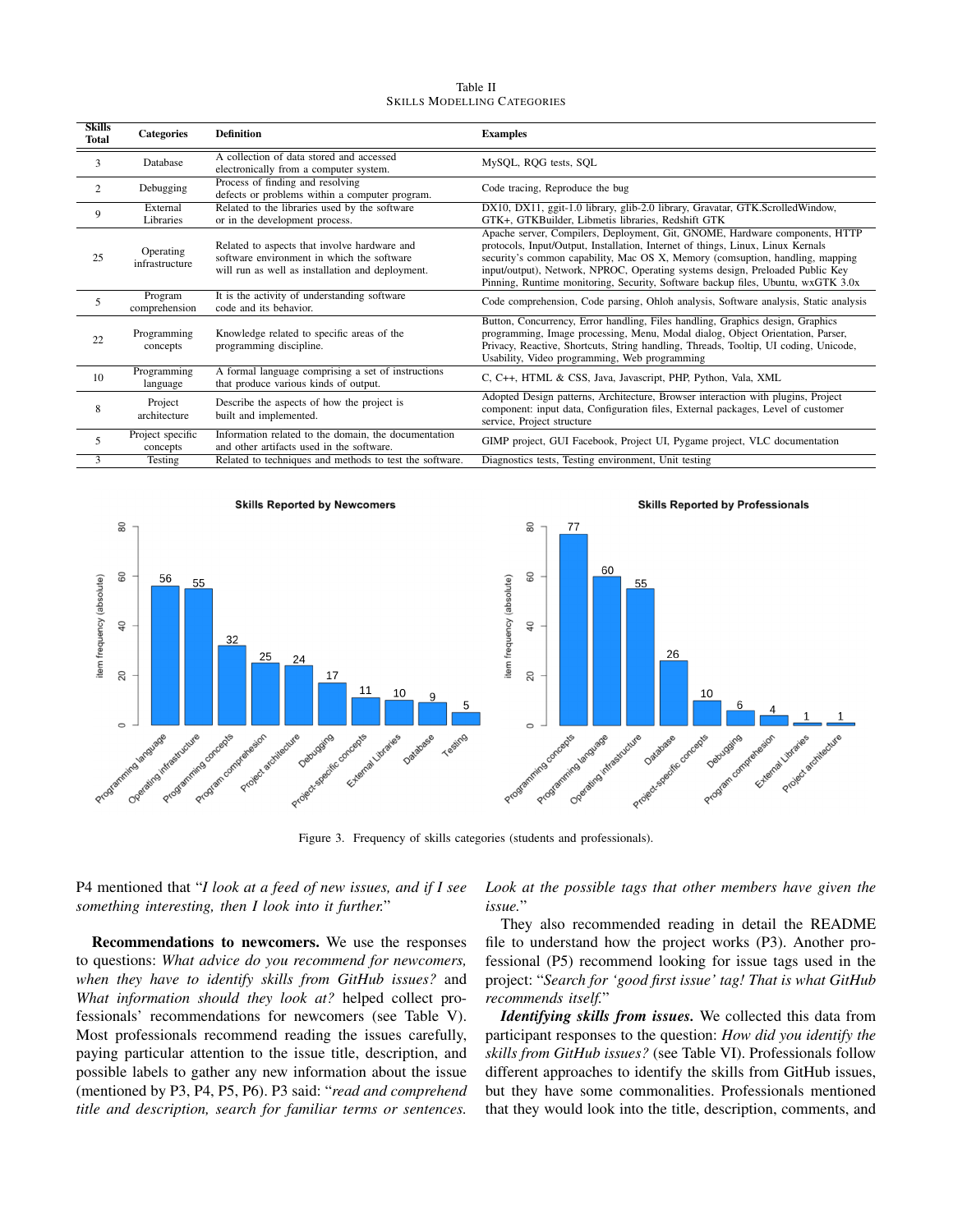Table III SKILLS CATEGORIES CORRECTLY IDENTIFIED BY STUDENTS

| <b>Categories</b>                           | # of identified skills |                |          | <b>Precision</b> | Recall         | <b>F-measure</b> |  |
|---------------------------------------------|------------------------|----------------|----------|------------------|----------------|------------------|--|
|                                             | P                      | S              | Correct  |                  |                |                  |  |
| Database                                    | 26                     | $\overline{8}$ | 6        | 0.75             | 0.23           | 0.35             |  |
| Debugging                                   | 6                      | 24             | 3        | 0.12             | 0.5            | 0.19             |  |
| External                                    | 1                      | 10             | $\Omega$ | $\Omega$         | $\overline{0}$ | $\Omega$         |  |
| Libraries                                   |                        |                |          |                  |                |                  |  |
| Operating                                   | 55                     | 48             | 32       | 0.66             | 0.58           | 0.61             |  |
| infrastructure                              |                        |                |          |                  |                |                  |  |
| Program                                     | $\overline{4}$         | 28             | 1        | 0.03             | $\theta$       | $\Omega$         |  |
| comprehension                               |                        |                |          |                  |                |                  |  |
| Programming                                 | 79                     | 28             | 18       | 0.64             | 0.22           | 0.32             |  |
| concepts                                    |                        |                |          |                  |                |                  |  |
| Programming                                 | 64                     | 60             | 34       | 0.56             | 0.53           | 0.54             |  |
| language                                    |                        |                |          |                  |                |                  |  |
| Project                                     | 1                      | 27             | $\theta$ | $\Omega$         | $\theta$       | $\theta$         |  |
| architecture                                |                        |                |          |                  |                |                  |  |
| Project specific                            | 11                     | 13             | $\theta$ | $\Omega$         | $\theta$       | $\theta$         |  |
| concepts                                    |                        |                |          |                  |                |                  |  |
| Testing                                     | $\Omega$               | 4              | $\theta$ | $\mathbf{0}$     | $\theta$       | $\mathbf{0}$     |  |
| Legend: $P =$ Professionals, $S =$ Students |                        |                |          |                  |                |                  |  |

Table IV STRATEGIES TO IDENTIFY TASK WITH PROFESSIONALS EXPERTISE

| ID                                               | <b>Strategy</b>                                            |
|--------------------------------------------------|------------------------------------------------------------|
| P1. P2. P3                                       | Selected projects that use specific programming languages. |
| P <sub>4</sub> , P <sub>5</sub> , P <sub>6</sub> | Search for issues exciting and challenging.                |

labels of the issues and try to reproduce the issue to evaluate the cause of the bug and from that gauge if they have the required expertise (mentioned by P2, P3, P4, P5, P6).

Some professionals mentioned that they would look for certain keywords to identify the skills. With that information, they then attempt to identify the issue type, the time needed to solve it, and assess if they have the required knowledge. As mentioned by P3, "*I look for keywords like languages, possible components, classes, and tools that are possibly required to solve the issue. Using these keywords, I try to identify the type of the issue, how long to solve it and whether or not I can do it with my knowledge. Next, I read some documentation to verify how to contribute and install the app. Finally, doing this I install the app to verify the reproducibility of the environment and the problem in my machine.*"

*Skills that are difficult to identify.* Table VII collates the responses to the question: *Which issues from the categories defined in our research, do you think are more difficult to identify?* Professionals mentioned that they found it difficult to identify issues from the following categories: (i) operating infrastructures (P1, P2, P3); (ii) program comprehension (P2, P3); (iii) project specific concepts (P3, P4, P5); (iv) external

Table V ADVICE TO NEWCOMERS TO IDENTIFY ISSUES FROM ISSUES

| m              | <b>Recommendation</b>                                          |
|----------------|----------------------------------------------------------------|
| P1, P3, P6     | Read project documentation (e.g., README file).                |
| P <sub>2</sub> | Try to make small contributions.                               |
| P <sub>2</sub> | Be aware of your motivation for the chosen project.            |
| P3, P4, P5, P6 | Read the labels, tags, titles, and descriptions of the issues. |
| <b>P5</b>      | Search for tags indicated for the newcomers                    |
|                | (e.g., good first issue tag).                                  |

Table VI STRATEGIES TO IDENTIFY SKILLS FROM ISSUES

| m                                                            | Recommendation                                                                               |
|--------------------------------------------------------------|----------------------------------------------------------------------------------------------|
| P1                                                           | Contact people experienced in the project.                                                   |
| P <sub>2</sub> , P <sub>3</sub> , P <sub>4</sub> ,<br>P5, P6 | Read the issue (e.g., title, description, comments) to measure<br>the impact and complexity. |
| P3, P5                                                       | Read the project documentation and try to reproduce<br>the issue reported.                   |

libraries (P3, P4, P6); (v) programming concepts (P4); (vi) testing (P4); and (vii) project architecture (P5, P6).

As observed by P2: "*Operating infrastructure and program comprehension. Both of those can be more difficult to discern from a GitHub issue due to the amount of work involved to understand what needs to be done. The rest seem to be pretty clear through reading the description of the issues*", and, as mentioned by P1 "*The most tricky problems are the ones where two Operating Infrastructures interact and both sides blame the other.*"

We observe that some of these categories of skills are the ones where students had more difficulty as well. It points to new research direction on how to make the skills from those categories easier to identify for professionals as well as newcomers.

|                                                           | Table VII |  |  |
|-----------------------------------------------------------|-----------|--|--|
| Skills categories difficult for professionals to identify |           |  |  |

| m                                                | <b>Recommendation</b>     |
|--------------------------------------------------|---------------------------|
| P1, P2, P3                                       | Operating Infrastructures |
| P <sub>2</sub> , P <sub>3</sub>                  | Program comprehension     |
| P <sub>3</sub> , P <sub>4</sub> , P <sub>5</sub> | Project specific concepts |
| P3, P4, P6                                       | <b>External Libraries</b> |
| P4                                               | Programming concepts      |
| P4                                               | Testing                   |
| P5. P6                                           | Project architecture      |

# V. DISCUSSION

Contributing to OSS requires different types of skills, where the skills could pertain to technical knowledge or knowledge about OSS processes. Technical knowledge can encompass knowledge about specific programming concepts (e.g., inheritance or event handling), language-specific constructs (e.g., Java Annotations, Java Collections), frameworks or API usage (e.g., Maven, Node.js), or project-specific concepts (e.g., code functionality, specific classes or methods). Additionally, newcomers may also need knowledge about tooling for specific development life cycles (e.g., build management or DevOps).

Our results show 10 main categories of skills needed to work on OSS issues. The categories that appeared more frequently included skills related to *programming language* and *operating infrastructure*. This is expected as newcomers need to know on how to program using the programming language used in the project. However, to make a successful contribution, it is not enough to just have programming skills. Newcomers also need to understand the different components and tools of the operating infrastructure. As reported by Steinmacher et al. [15], setting up the workspace is one of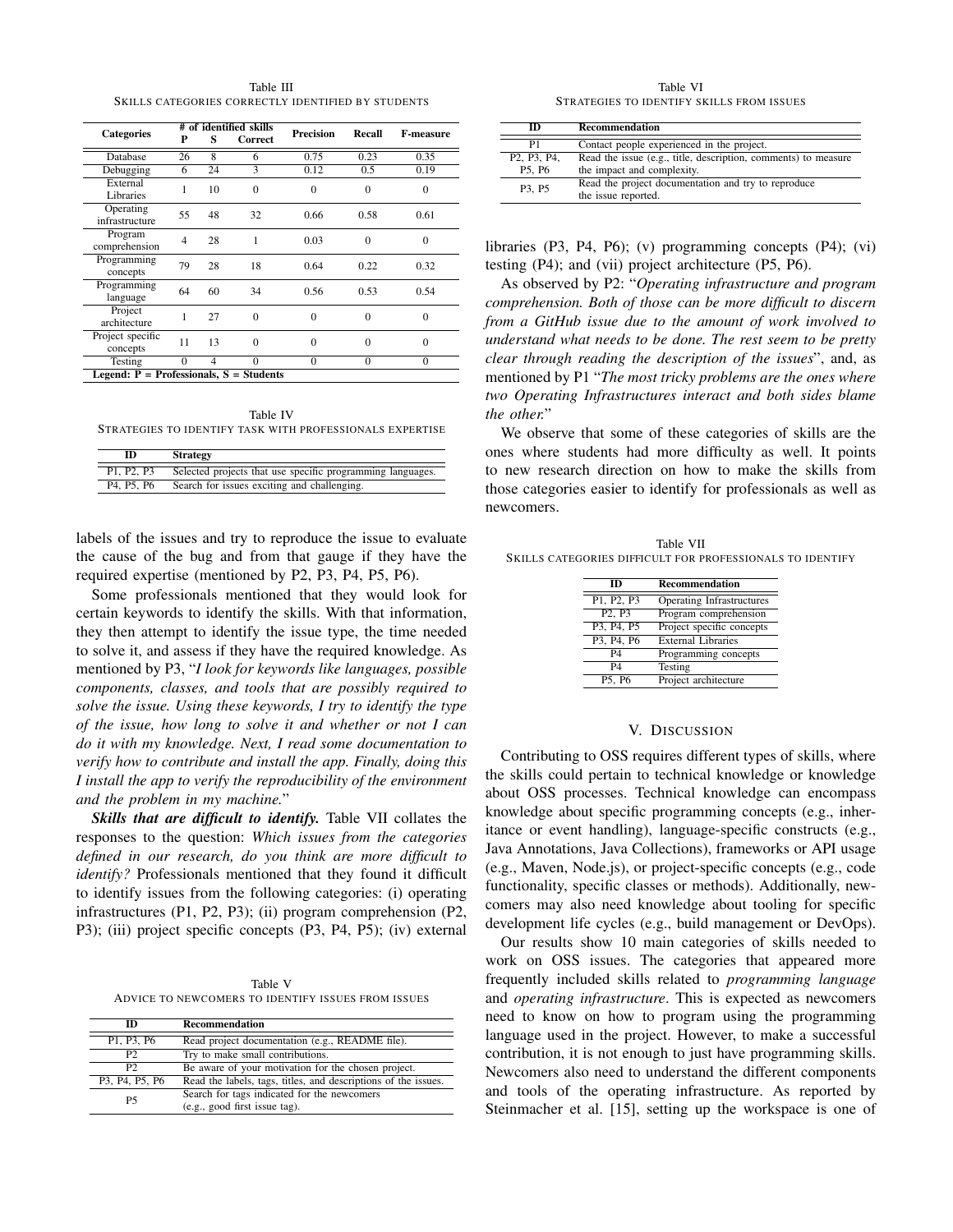the most recurrent barriers faced by newcomers. The initial setup of the development environment requires specific skills such as knowledge on server configuration, operating systems, hardware, and network protocols.

In the following, we discuss possible research directions that emerged from our results, related literature, and implications.

*Implications for educators*. Using OSS contributions as part of Software Engineering courses is becoming more common. Having students contribute to open source as part of their training is a win win for the students as well as OSS projects. Contributing to a real project gives students valuable real-life experience and allows them to add this experience to their resume. For OSS projects, students participation provides an opportunity to recruit new contributors.

However, it is difficult for newcomers to figure out whether they have the right skills to contribute to a project and even after selecting a project, it is not easy to identify what can be an appropriate issue to resolve. If there is a mismatch between the skills required to resolve an issue and that which the student possesses, it can discourage and demotivate them from making future OSS contributions.

Our results highlight that students have difficulty in identifying skills from issues in OSS projects. Students in our study were better able to identify skills related to database, operating infrastructure, programming concepts, and programming language; and had difficulty in identifying skills related to debugging and program comprehension.

This suggests that although students had been trained in software engineering, they require additional training in understanding how large, real-life projects work and how their code is structured. We posit that students might also need further training in how live projects use debugging tools. testing infrastructure, and DevOps technology, as these were skills that students had difficulty identifying.

Our study has provided a classification of different skills required to contribute to OSS. Educators can use this classification, as well as the lower-level skills identified in the paper, to verify that students are being appropriately trained in these areas to better prepare them for industry.

Educators should also consider how to better scaffold the introduction of students to OSS. The professionals in our study recommended specific guidelines on how to identify the skills required for a task, a key part of which is to reproduce an issue. A systematic guideline of how to select an issue, including different ways to reproduce an issue would help students get a deeper understanding of the issue and the project characteristics

Finally, contributing to OSS projects can be high-risk, as contributions and communication are public and persistent. Making a contribution to a large, active project provides a great experience, but can also be stressful, especially for those who have low computer self-efficacy and whose first language is not English. Educators can curate a set of OSS projects that different universities can use to train their students. These projects need to be sufficiently large, but not too complex and include programming language and software engineering technology that is being taught in universities. It is possible that universities open source their capstone projects, which can then accept contributions from more junior students, who can be mentored by the senior students.

*Implications for research*. Understanding how newcomers identify skills in OSS projects highlights diverse research opportunities. Our results showed which categories were students are better (e.g., database, operating infrastructure, programming concepts, and programming language) and which skills they have difficulty identifying (e.g., debugging, program comprehension). This result points to research directions on how we can improve newcomers' ability to identify skills from OSS issues and investigate what makes it difficult for students to identify the skills.

Given the difficulty in identifying skills by newcomers, future research that is able to automatically extract and label issues with the skills needed to complete a task would be useful. recent work by Santos et al. [40] takes a first step in automatically labeling the issues in an OSS project with relevant APIs (or libraries) for that issue. Further research is needed to automate the identification of the skills identified in our work.

*Implications for OSS communities*. Academic research as well as OSS sponsored initiatives (e.g., Up For Grabs, Mozilla, Audacity, etc.) have identified best practices to facilitate newcomer onboarding. One such practice is to gather and tag issues with labels as "first good issue" or "newcomer friendly" issue. However, simply labeling an issue with such tags doesn't guarantee that the issue matches the newcomer's skills. An issue tagged with "Newcomer friendly" label may still involve technology or concepts that a newcomer doesn't possess and can be misleading. Therefore, in addition to identifying newcomer friendly issues, contributors should also tag such issues with the skills needed to resolve them.

For a newcomer to be able to correctly identify skills needed in an issue, it is expected that the issue provides enough information. According to our results, professionals recommend that newcomers carefully read the issue details (e.g., title, description, tags) to better understand the problem reported and identify the issue complexity. Thus, OSS projects should invest in improving the project description and their contribute.md to reflect the technology used, and the skills they expect from their contributors. The projects should also ensure that the issue description contains sufficient details.

Our results describe how professionals identify skills from issues. For example, professionals reproduce the issue, which is a good practice because the attempt to reproduce the issue can lead to a deeper understanding of the issue and project characteristics. Thus, OSS projects should provide systematic guidelines on how to reproduce an issue with the project technology to help newcomers onboard. The project should also provide guidelines (to current contributors) on how to report issues, such that there is enough depth to the issue description.

Finally, previous studies related to onboarding developers in software teams have investigated how to provide customized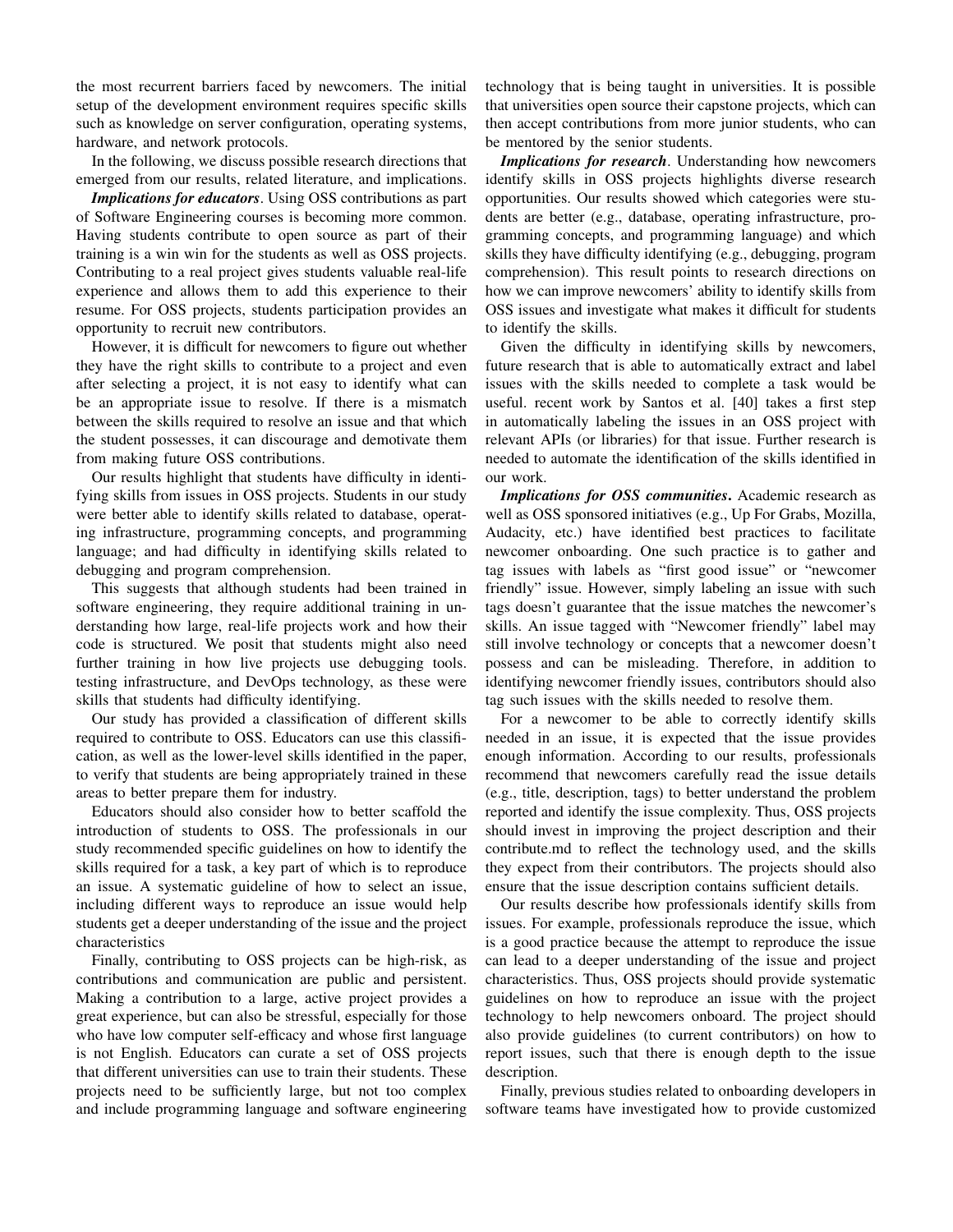tasks to help new developers in their onboarding process [41]. This can be a good direction for OSS projects too, where some issues could be designed to facilitate a newcomer's first interaction with the project, providing description of the skills required to complete the task and mechanisms to reproduce the error. Such "tutorial" tasks can encourage a newcomer to easily complete their first issue helping them become familiar with the project and its technology as well as boosting confidence [2], [6].

# VI. THREATS TO VALIDITY

We asked students to identify the skills necessary to contribute to open source in various projects available on GitHub. From the data gathered, we cannot generalize that the skills identified represent all the skills and knowledge required to contribute to OSS.

We collected data from professionals with different backgrounds and continued assessing the issues until we had 100% of the total issues analyzed by students labeled. The professionals who participated in our study have on average more than ten years of experience with software development and had a diverse range of knowledge within the computer science spectrum (e.g., programming, management, software testing, software architecture/design, software optimization, static analysis, debugging, reverse-engineering, and databases). To mitigate this, we asked them to fill a follow-up survey to give us feedback about how they perform the skills identification and provide a deeper understanding of the task completed. Moreover, the respondents mentioned that they were confident about the accuracy of the labels provided, when we asked them about that.

We compare the number of skills reported by students against the skills reported by professionals. Some of the professionals who participated in the study have some previous knowledge about the project analyzed. In future work, we plan to compare professionals against students on a project that both of them never contributed.

Data interpretation can also lead to bias. To mitigate subjectivity, we employed two researchers independently coding the answers and then we discussed and resolved any conflict.

#### VII. CONCLUSION

OSS projects offer students real software engineering settings to learn skills. Among their characteristics, OSS projects are available online and foster open contributions from individuals who want to learn and be part of a software community. Correctly identifying the right skills to solve an issue can help newcomers thrive in their first attempt to contribute to an OSS project. However, newcomers need additional information about the tasks or support from the community to identify a task suited to their skills. Research thus far has not focused on models that articulate the skills necessary to contribute to an OSS project or on how to model skill acquisition trajectories. Therefore, in this study, we investigate what student newcomers consider as skills and how their perception matches with those of software engineering professionals.

Based on our analysis, we identified a set of 94 skills that were classified into 10 higher-level categories. This skill categorization can help other studies organize skills in GitHub issues. Among the issues analyzed, the categories that had more mentions were programming languages and operating infrastructure.

Our results highlight that student performance is not optimal in identifying skills from issues in our dataset of 47 OSS projects. We also identified the skill categories where students performed better (e.g., database, operating infrastructure, programming concepts, and programming language) and worse (e.g., debugging and program comprehension).

In future work, we intend to conduct observational studies to better understand how professionals identify issues to work on. Such an understanding will help us create a systematic process to guide newcomers and even experienced developers in identifying skills correctly. Further, we plan to use the results from this study to build tools that will help in automatically tagging issues with more accurate information about the skills needed to resolve the issue [6]. Such skill labeling will help newcomers identify issues that are more suited to their current knowledge, aiding their work and bringing more newcomers to contribute to OSS projects.

#### ACKNOWLEDGMENT

This work is partially supported by the National Science Foundation under Grant numbers 1815486, 1815503, 2008089, 1900903, and 1901031, CNPq grant #313067/2020-1. We also thank the students and professionals for their participation in our study.

#### **REFERENCES**

- [1] J. O. Silva, I. Wiese, D. M. German, C. Treude, M. A. Gerosa, and I. Steinmacher, "Google summer of code: Student motivations and contributions," *Journal of Systems and Software*, vol. 162, p. 110487, 2020.
- [2] G. Pinto, C. Ferreira, C. Souza, I. Steinmacher, and P. Meirelles, "Training software engineers using open-source software: the students' perspective," in *2019 IEEE/ACM 41st International Conference on Software Engineering: Software Engineering Education and Training (ICSE-SEET)*. IEEE, 2019, pp. 147–157.
- [3] G. H. L. Pinto, F. Figueira Filho, I. Steinmacher, and M. A. Gerosa, "Training software engineers using open-source software: the professors' perspective," in *2017 IEEE 30th Conference on Software Engineering Education and Training (CSEE&T)*. IEEE, 2017, pp. 117–121.
- [4] C. Ferreira, C. Souza, G. Pinto, I. Steinmacher, and P. Meirelles, "When students become contributors: leveraging oss contributions in software engineering courses," in *Proceedings of the XXXII Brazilian Symposium on Software Engineering*, 2018, pp. 260–269.
- [5] G. Von Krogh and E. Von Hippel, "Special issue on open source software development," 2003.
- [6] A. Sarma, M. A. Gerosa, I. Steinmacher, and R. Leano, "Training the future workforce through task curation in an oss ecosystem," in *Proceedings of the 2016 24th ACM SIGSOFT International Symposium on Foundations of Software Engineering*, 2016, pp. 932–935.
- [7] G. Braught, J. Maccormick, J. Bowring, Q. Burke, B. Cutler, D. Goldschmidt, M. Krishnamoorthy, W. Turner, S. Huss-Lederman, B. Mackellar *et al.*, "A multi-institutional perspective on h/foss projects in the computing curriculum," *ACM Transactions on Computing Education (TOCE)*, vol. 18, no. 2, pp. 1–31, 2018.
- [8] B. Morgan and C. Jensen, "Lessons learned from teaching open source software development," in *IFIP International Conference on Open Source Systems*. Springer, 2014.